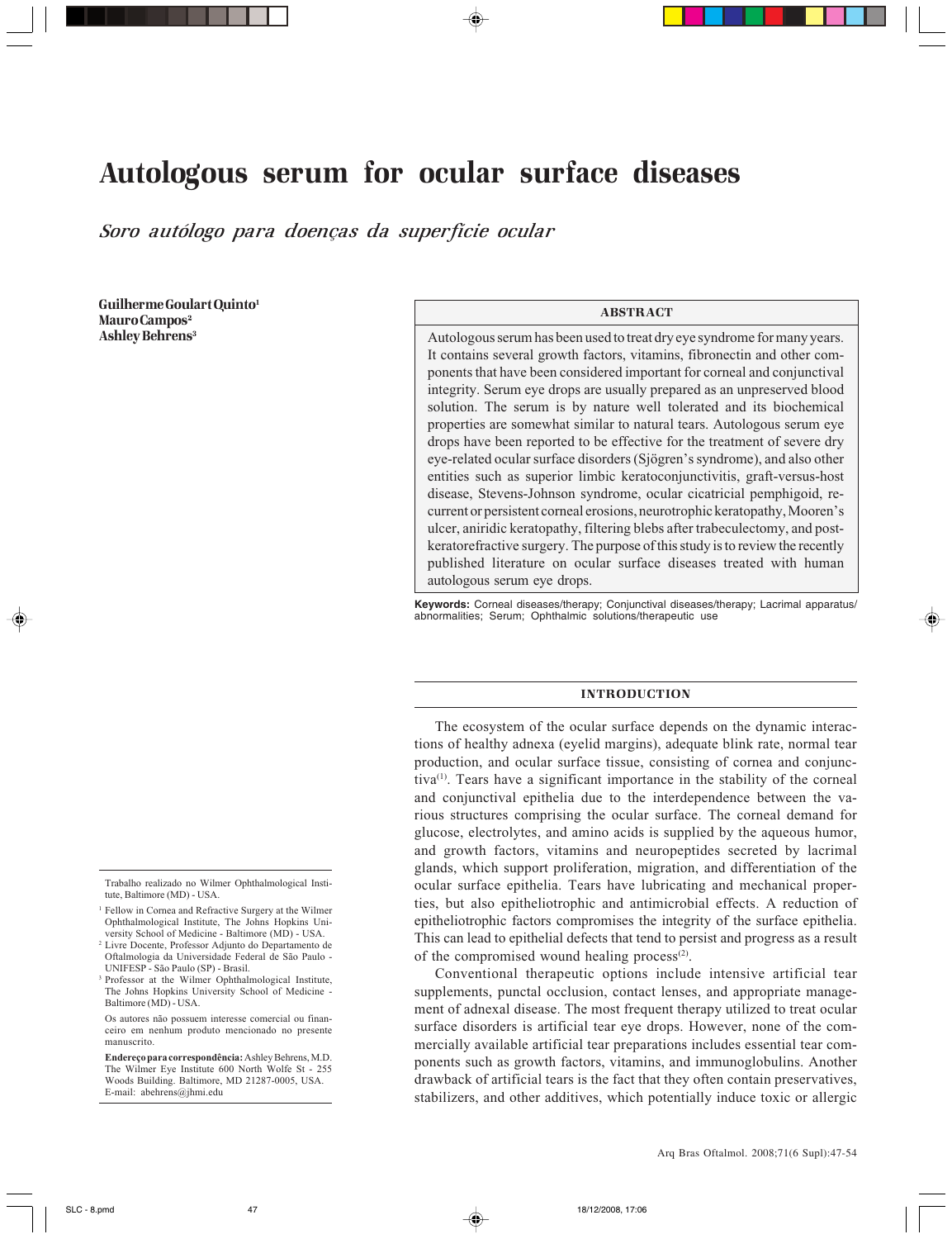reactions<sup>(3)</sup>. Despite maximal conventional therapy, there is a cohort of patients who still have persistent symptoms and signs. Such patients may have more serious ocular surface disorders with significant visual impairment and disability.

Autologous serum eye drops have been recommended for the treatment of several ocular surface disturbances, such as Sjögren's syndrome-related tear deficiency, non-Sjögren's tear deficiency associated with graft-versus-host disease, neurotrophic keratitis, persistent epithelial defects, superior limbic keratoconjunctivitis, as well as a supportive measure in ocular surface reconstruction<sup>(4)</sup>. Its utilization in Ophthalmology arose out of the need of finding lacrimal substitutes which, in addition to lubricating the ocular surface, were able to provide other components of tears that are reduced in ocular surface disease<sup>(5)</sup>. Human serum contains substances such as epidermal growth factor, vitamin A, transforming growth factor-β, fibronectin, and cytokines normally found in tears. These factors are important for maintaining a healthy corneal and conjunctival epithelium $(4)$ . This review summarizes the recently published literature on the ocular surface diseases treated with autologous serum.

## *First trials*

The rationale for the topical use of autologous serum is based on the premise that chemotactic and growth factors present in tears are also present in patient's own serum. Moreover, the biochemical properties of the serum are similar to that of normal tears. Fox et al. $(6)$  initially described the benefits of autologous serum application in dry eyes in patients with Sjögren's syndrome. However, the lack of knowledge about its mechanism of action at the ocular surface level kept its utilization in clinical practice from growing until the end of the decade, when Tsubota et al.<sup>(7)</sup> evaluated the efficacy of autologous serum drops diluted with saline in the treatment of 12 patients with Sjögren's syndrome. The authors used the parameters of fluorescein and rose bengal staining, tear break-up time, and subjective symptomatic scores to assess efficacy. Improvement occurred in all parameters, which were measured at the second and fourth week after autologous serum eye drop application. The main drawback of this study was related to its non-comparative nature, where the patients used autologous serum in addition to artificial tears.

# *Human serum properties*

It is known that autologous serum contains some components involved in the proliferation, migration and differentiation of the ocular surface epithelial cells. It is believed that many serum components may have some trophic effects on the surface epithelial cells due to their action on epithelial dynamics, modeling the proliferation of epithelial cells in the limbus and cornea<sup>(1)</sup>. *In vitro* studies with conjunctival epithelial cells have proved an effect of autologous serum on the expression of mucins, mainly MUC1, regulated by EGF receptors in the cup shaped cells<sup>(7)</sup>. The effect of autologous serum on the ocular surface is determined by its numerous properties. Serum exhibits characteristics which are very similar to those of tears regarding pH and osmolarity. Like tears, it contains abundant growth factors and bactericidal components, which provide the nutritional factors necessary to maintain cellular viability in the epithelial repair processes, and bactericidal components to reduce the risk of contamination and infection<sup>(8)</sup>. Autologous serum therapy produces a temporary beneficial effect on the epithelial surface which disappears when its application is interrupted $(7)$ . The efficacy of this treatment in persistent epithelial defects begins to be noticed at the second week of follow-up, although a subjective improvement of patients begins about the second day of treat $ment<sup>(9)</sup>$ .

Of all human serum components, it is believed that the most important for ocular surface are: epithelial growth factor (EGF), transformer growth fibroblast β-factor (TGF-β), vitamin A, fibronectin, albumin,  $\alpha$ -2 macroglobulin, the platelet-derived growth factor (PDGF-AB), hepatocyte growth factor, neuropeptides such as substance P and the insulinlike growth factor. Accordingly, EGF accelerates the migration process of epithelial cells, and has anti-apoptotic effects. This factor is present in the basal as well as reflex lacrimal secretion, with a slightly lower concentration to the one it has in autologous serum. TGF-β is involved in epithelial and stromal repair processes, with its concentration in serum being three times more than the concentration found in tears. Vitamin A seems to prevent squamous metaplasia processes of epithelium. Its concentration in serum is much higher to that found in tears. On the other hand, proteins such as albumin have proved to have anti-apoptotic activity, while α-2 macroglobulin exhibits anti-collagenase activity. Fibronectin is one of the most important factors in cellular migration, with its concentration in serum being significantly above that found in tears.

Autologous serum contains neuronal factors such as substance P and insulin-1-type growth factor, which seem to play a role in the migration and adhesion of the corneal epithelium to its stroma. PDGF-AB is one of the 5 known isoforms of platelet-derivated growth factors and is activated intracellularly and secreted by the alpha granules of platelets after its activation, enhancing mitosis and scarring. In addition, autologous serum contains immunoglobulines such as IgG, IgA, lysozyme and supplemental factors that provide bactericide and bacteriostatic effects<sup> $(5)$ </sup>. Table 1 shows the comparative relationship between concentrations of the main epitheliotrophic factors found in tears and in autologous serum.

## *Preparation of serum and patient*

There is a large variability in the preparation methodology, storage and dispensation of autologous serum eye drops. In addition, most authors agree on the need for standard criteria by means of multicentric randomized studies to optimize the results obtained with this treatment<sup>(5)</sup>. Blood is extracted from patient's vein with vacuum extraction tubes without anticoagulant. Subsequently, the tubes are left in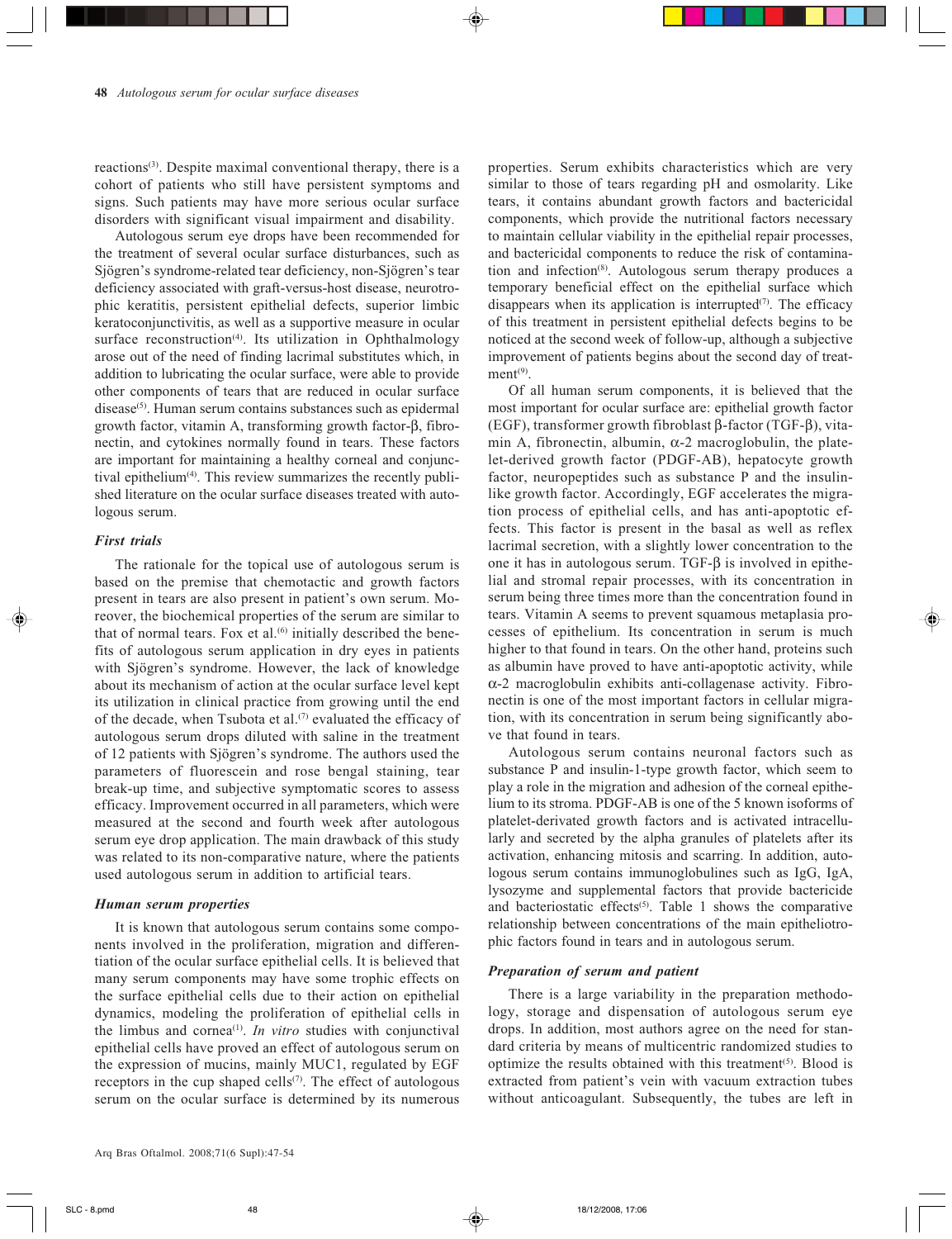vertical position at 22°C for about 2 hours to allow coagulation. After blood clot is formed, supernatant is centrifuged to separate the serum from the solid components. A bottle of serum eye drops with the desired concentration, adequately identified and preserved from light is given to the patient. It is important to keep the eye drops away from light because some of its components (vitamin A) degrade quickly with light exposure. Most prepared all the autologous serum eye drops with fresh serum, giving the flasks to the patients for their utilization, recommending them to keep the one in use in the refrigerator at  $+4^{\circ}C^{(5)}$ . Regarding dispensation, some authors suggest a flask per day while others the same flask for one week<sup> $(2,5)$ </sup>. The remaining bottles should be stored frozen (ideally at  $-20^{\circ}$ C) for up to 3 months<sup>(2)</sup>. The number of applications varies from once every hour up to 3 times a day. Some authors believe that concentrations of 50% or 100% would have more effect on the eye surface $(1,9)$ . However, the most standardized dilution of autologous serum is at 20% which is based on the concentration of certain growth factors in tears<sup> $(2,7)$ </sup>. It also seems to avoid the irritation derived from the higher viscosity in concentrated preparations and may act favorably by reducing the number of blood extraction procedures<sup> $(4)$ </sup>. Table 2 describes the variation in storage, preparation and application published in the literature.

## **Indications**

Autologous serum has been utilized with varying success for managing numerous processes involving the corneal surface. Its successful application has been reported in the treatment of the following entities:

# *Severe dry eye*

Dry eye syndrome is recognized as a growing public health problem and one of the most frequent reasons for seeking eye care. The estimated prevalence for people  $\geq 50$ year-old in the United States is 7.8% for women (approximately 3.2 million affected), and 4.7% for men (approximately 1.6 million affected)<sup>(10)</sup>. Dry eye syndrome is characterized by a deficiency in the quality or quantity of tears, an unstable tear film, ocular surface damage, and bothersome symptoms such as ocular irritation, grittiness, fatigue, and fluctuating  $vision<sup>(11-12)</sup>$ 

Tananuvat et al.(13) conducted a prospective, single-masked, placebo-controlled study in 12 patients with bilateral severe dry eye. One eye was randomized to receive 20% autologous serum as a tear substitute, and the fellow eye received unpreserved normal saline solution. There was a trend toward improvement in symptoms and signs of dry eye including favorable impression cytology changes in the autologous serum group, but this trend was not statistically significant.

Noble et al.<sup>(1)</sup> evaluated the efficacy of  $50\%$  autologous serum drops in Sjögren's syndrome (6 patients) and keratoconjunctivitis sicca (5 patients) in a prospective randomized crossover trial. Impression cytology showed significant improvement in the autologous serum  $(P<0.01)$ , but no differen-

| Osmolarity                                                     | 298         | 296      |  |
|----------------------------------------------------------------|-------------|----------|--|
| EGF (ng/ml)                                                    | $0.2 - 3.0$ | 0.5      |  |
| $TGF-\beta$ (ng/ml)                                            | $2 - 10$    | $6 - 33$ |  |
| Vitamin A (mg/ml)                                              | 0.02        | 46       |  |
| Lysozyme (mg/ml)                                               | 1.4         | 6        |  |
| $lgA$ ( $\mu$ g/ml)                                            | 1190        | 2        |  |
| Fibronectin (ug/ml)                                            | 21          | 205      |  |
| EGF= epithelial growth factor; TGF= transforming growth factor |             |          |  |

| Table 2. Previously described variations, storage, and applica-<br>tion of serum eye drops <sup>(2)</sup>                        |                                                   |  |
|----------------------------------------------------------------------------------------------------------------------------------|---------------------------------------------------|--|
| <b>Production factor</b>                                                                                                         | <b>Published variations</b>                       |  |
| Clotting phase                                                                                                                   | $0-2$ days                                        |  |
| Centrifugal force                                                                                                                | 1500 rpm (300 g) to<br>4000 g (5000 rpm)          |  |
| Duration of centrifugation                                                                                                       | 5-20 minutes                                      |  |
| <b>Dilution</b>                                                                                                                  | 20%, 33%, 50%, or 100%                            |  |
| <b>Diluent</b>                                                                                                                   | 0.9% NaCl. BSS, 0.5%<br>chloramphenicol eye drops |  |
| Container                                                                                                                        | 1-6 ml in insulin<br>syringe or dropper bottle    |  |
| Storage                                                                                                                          | $-20^\circ$ to $+4^\circ$ C                       |  |
| Number of daily applications<br>the contract of the contract of the contract of the contract of the contract of<br><sub>nn</sub> | 3 times to hourly<br>.                            |  |

rpm= round per minute; g= g force; BSS= balanced salt solution

ce was found in either rose bengal staining, Schirmer test, or tear clearance test. The crossover design of the study confirmed that these improvements were due to autologous serum drops, and that the beneficial effects were probably due to the presence of essential tear factors in the serum. For most of these patients, autologous serum was superior to conventional treatment for improving ocular surface health and subjective comfort.

Kojima et al.<sup> $(14)$ </sup> have evaluated the effectiveness of the 20% autologous serum eye drops in the treatment of severe dry eye patients. Thirty seven eyes (20 severe dry eye patients) without punctal occlusion were prospectively randomized in a case-control study. Group A patients used preservative-free artificial tears, and group S patients used autologous serum drops. The mean break-up time and fluorescein and rose bengal staining scores, as well as subjective symptoms scores, showed significant improvement in the patients assigned to autologous serum eye drops compared with subjects assigned to preservative-free artificial tears after 2 weeks of treatment. Based on these findings, autologous serum was found to be superior to conventional treatment with artificial tears for improving ocular surface health and subjective comfort.

Hyon et al.<sup>(15)</sup> assessed the clinical efficacy of anti-inflammatory therapy in the management of primary Sjögren's syndrome in 38 patients. Anti-inflammatory therapy included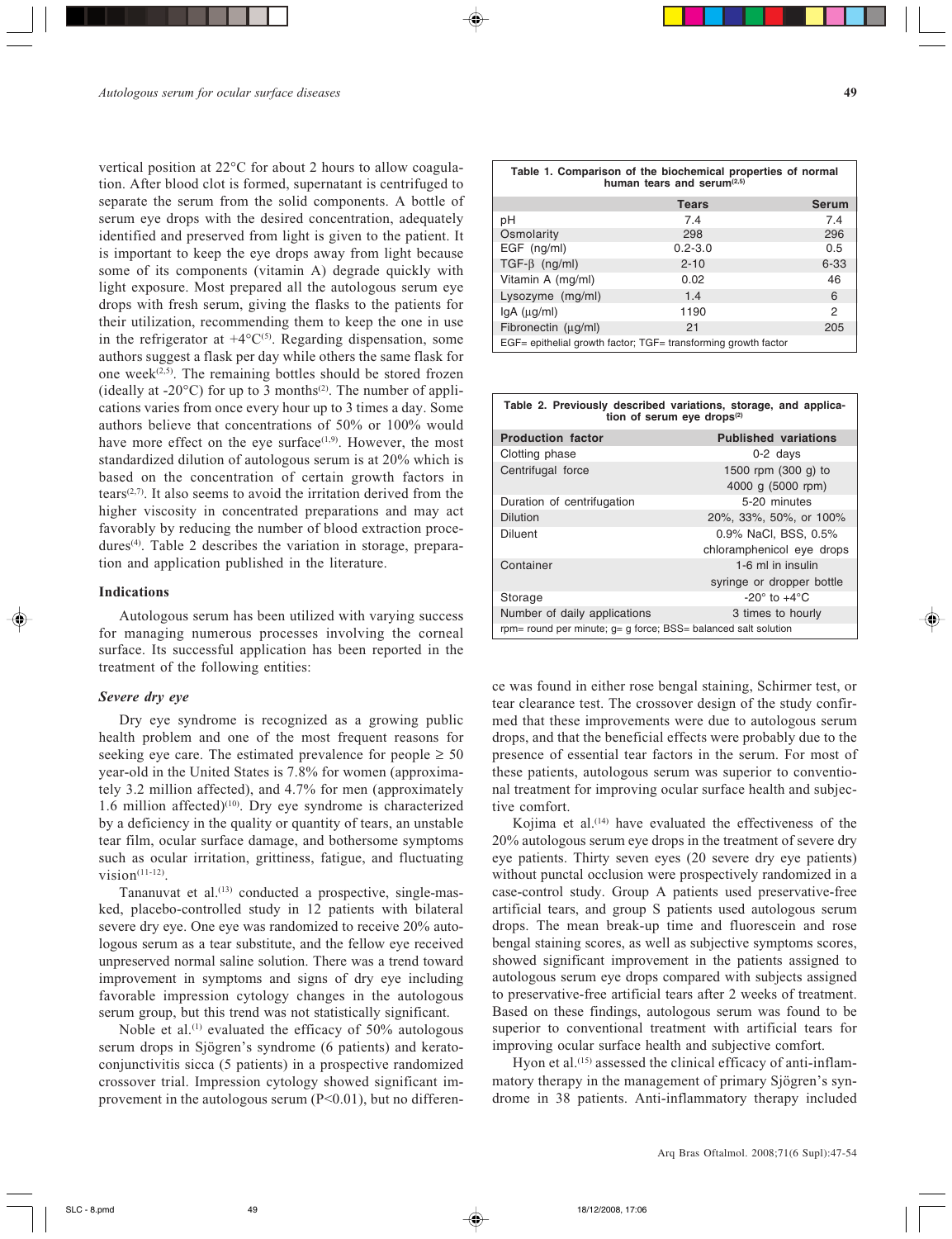topical corticosteroid, 20% topical autologous serum, and topical cyclosporine A. Subjective symptoms improved with anti-inflammatory treatment in 70% of patients with primary Sjögren's syndrome. Associated anti-inflammatory treatment provided significant improvement in visual acuity and fluorescein score but did not affect Schirmer score, tear break-up time, or rose bengal score. However, the authors did not find evidence that anti-inflammatory treatment increases tear production in patients with Sjögren's syndrome.

Recently, in 2008, Lee and Chen<sup>(16)</sup> evaluated the efficacy and safety of long-term application of 20% autologous serum eye drops to treat recalcitrant dry eye syndrome. This is a retrospective chart review of 46 eyes of 23 patients in a followup period of 17.3 months (range 6 to 55 months). Corneal fluorescein staining of 34 eyes (73.9%) showed improvement. Eighteen patients (35 eyes, 76.1%) reported subjective improvement after using autologous serum eye drops. No significant complications were reported in this study.

# *Persistent epithelial corneal defect*

Severe dry eye and neurotrophic ulcers present the most severe types of persistent epithelial defect (PED). Desiccation itself can be compensated by the frequent use of preservative-free artificial tears combined with the use of moisture chamber glasses, punctal plugs, or both. However, the lack of tear production results in the deprivation of essential tear components such as epidermal growth factor and vitamin A to the ocular surface epithelium $(17)$ .

Tsubota et al. $(17)$  have shown the efficacy of autologous serum application for the treatment of PED. A non-comparative case series of 16 eyes was assessed prospectively. Autologous serum was prepared and diluted to 20% in saline, with a dosage of 6 to 10 times daily. Among all eyes with PED, 7 (43.8%) healed within 2 weeks, 3 (18.8%) healed within 1 month, and the remaining 6 (37.5%) did not respond within 1 month. In summary, autologous serum application was effective in more than 60% of the cases of PED.

Young et al.<sup>(18)</sup> studied retrospectively 10 eyes of 10 patients with PED treated with 20% autologous serum eye drops. The mean duration of PED before the treatment was 22.4 days. Six eyes healed within 2 weeks, but 2 eyes failed to heal after 1 month of treatment and 2 patients were lost from follow-up.

Alvarado Valero et al.<sup>(19)</sup> studied the impact of topical treatment with 20% autologous serum on the clinical evolution of PED. In this prospective case series study of 17 eyes of 14 patients, the epithelial defect healed within 2 weeks in 6 eyes (35.3%). Eight eyes (47%) healed within 2 to 4 weeks and 3 eyes (17.6%) did not heal after week 4. The duration of PED, before serum therapy was 36 days. Six of 7 treated eyes presented an involution of squamous metaplasia 28 days after initiation of the autologous serum drops.

Schader et al.<sup>(20)</sup> reported 6 eyes of 5 patients with PED which were treated with 20% autologous serum eye drops in combination with bandage contact lenses (BCL). All patients had been unsuccessfully treated with conventional therapy before. The PED healed in 5 of 6 eyes after a treatment period of  $14.2 \pm 8.9$  days. In 1 eye the PED became smaller, but took 90 days until the lesion healed completely. These findings suggest that the combination of a BCL and autologous serum eye drops can be successfully used in the treatment of PED. Deposition of albumin may occur on the surface of the contact lenses, which, in the small group presented in this study, caused no unwanted effects.

#### *Recurrent corneal erosion*

Corneal erosions can be an extremely painful condition for many patients. The pathogenic mechanism is linked to abnormalities of the adhesion complex between the corneal epithelium and the stromal layer. The etiologies for erosions are very wide and include trauma, dry eye, corneal dystrophies, and eyelid diseases that occur after infection or spontaneously<sup>(21)</sup>. Holzer et al.<sup>(22)</sup> evaluated the clinical outcomes after transepithelial phototherapeutic keratectomy (t-PTK) using an excimer laser and postoperative administration of 20% autologous serum eye drops to treat 25 eyes of 25 patients with 3 to 12 recurrent erosions. Postoperatively, autologous serum eye drops were administrated 6 times a day for 6 weeks. Twenty eyes (80%) recovered without further corneal erosion in a follow-up period of 15.5 months (range 6 to 20 months). Five eyes had 1 further erosion, which was treated in 4 cases with autologous serum without additional excimer laser treatment. One patient requested additional t-PTK treatment and recovered without further complications thereafter.

Del Castillo et al.<sup> $(23)$ </sup> studied the effect of 20% autologous serum in the treatment of recurrent corneal erosions in 11 eyes of 11 patients. Mean follow-up time was  $9.4 \pm 3.7$  months (range, 4 to 16). Treatments prior to the use of autologous serum had failed to avoid recurrences in all patients, with the mean recurrence rate being 2.2 recurrences per month of follow-up. After the onset of serum treatment, only a single recurrence was recorded in 3 of the patients. Thus, the use of autologous serum for the treatment of patients with recurrent corneal erosion appears to be effective and safe in reducing the number of recurrences experienced by patients.

# *Neurotrophic keratopathy*

Numerous ocular and systemic diseases, including viral keratitis, chemical or thermal burns of the ocular surface, fifth nerve palsy after removal of acoustic neuroma or radiation, drug toxicity, corneal surgery, multiple sclerosis, and diabetes, may lead to neurotrophic keratopathy (NK). This presents with a broad spectrum of corneal findings, including superficial punctate keratitis, epithelial defects, ulceration, and perforation. In neurotrophic ulcers, neural factors such as acetylcholine or substance P are depleted from the cornea. Nishida et al.<sup>(24)</sup> emphasized the importance of substance P and insulin-like growth factor for a normal wound-healing response.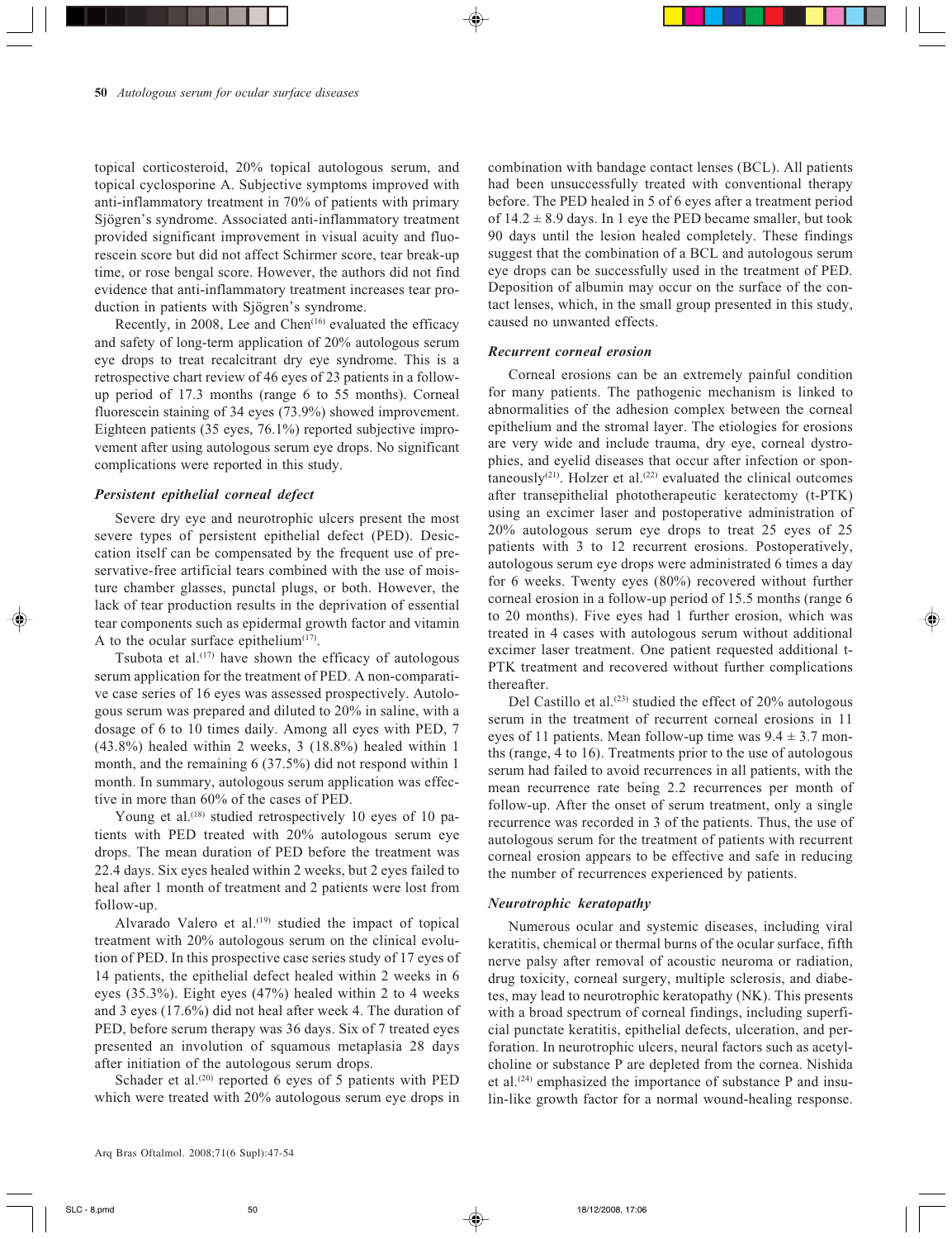Matsumoto et al.<sup> $(25)$ </sup> reported the treatment of 14 eyes of 11 patients with NK with application of 20% autologous serum eye drops 5 to 10 times daily until the defect healed. The epithelial defect healed completely in all eyes within 6 to 32 days (mean,  $17.1 \pm 8.0$  days), with a decrease in corneal scarring. Corneal sensitivity, as measured by Cochet-Bonnet esthesiometer, increased from a pretreatment level of 11.8 mm to 30.0 mm after treatment at the last follow-up, and 5 eyes achieved normal corneal sensitivity with treatment. Moreover, the authors demonstrated that the best-corrected visual acuity improved in 78.6% of the eyes with treatment. Significantly increased concentrations of nerve growth factor, insulin-like growth factor, and substance P were noted in the serum tears that were not found in the patient's normal tear samples. It was concluded that autologous serum harbors neurotrophic factors and may provide neurologic healers for a compromised ocular surface.

#### *Filtering blebs after trabeculectomy*

Aqueous leakage from filtering blebs is not a rare condition after trabeculectomy with antimetabolites, which can pose a potential risk for bleb-related complication. Although the effects of serum on the conjunctiva have not been fully studied, vitamin A and epidermal growth factor are reported to have roles in maintaining the normal histology in the conjunctiva. Matsuo et al.<sup>(26)</sup> evaluated the efficacy of 20% topical autologous serum application to stop aqueous oozing or point-leak through filtering bleb after trabeculectomy. A total of 21 eyes with oozing and 21 eyes with a point-leak through a functional bleb after trabeculectomy with 5-fluoracil or mitomycin C were enrolled in this randomized case-control study. The serum was topically applied 4 times a day for up to 12 weeks. In the serum and control groups, oozing stopped in  $62.5\%$  and 0% of eyes, respectively (P=0.003), and point-leaks stopped in 27.3 and 18.2%, respectively (P>0.9). These findings suggest that autologous serum application was significantly effective to stop aqueous oozing but not point-leaks.

## *Superior limbic keratoconjunctivitis*

Superior limbic keratoconjunctivitis (SLK) is a relatively uncommon ocular surface disorder, and mild clinical findings can cause a significant patient discomfort. Fine punctate rose bengal and fluorescein staining of the superior cornea and limbus are sometimes the only clinical signs detected. Its etiology is not completely understood, and various causes, such as eye rubbing, viral infection, and autoimmune diseases have been proposed, as well as a diverse range of possible treatments. Goto et al. $(27)$  assessed the efficacy of autologous serum drops in the treatment of SLK. Twenty two eyes of 11 SLK patients were treated with 20% autologous serum 10 times a day in addition to ongoing treatment of dry eye. Previous therapies, including artificial tears, topical corticosteroids, and topical vitamin A, were ineffective. Nine of the 11 patients reported subjective improvement (81.8%), and all eyes showed objective improvement (100%) by rose bengal or fluorescein staining. Despite the good results obtained in this study, the authors proposed that punctal occlusion be considered the first choice of therapy for SLK, and if conventional treatment is ineffective, autologous serum drops should be added to the regime.

# *Graft-versus-host disease*

Allogeneic haematopoietic stem cell transplantation (SCT) is considered a curative treatment for various hematological malignancies. However, chronic graft-versus-host disease (GVHD) remains a major complication after SCT, and is the largest factor in impairing the quality of life of transplant recipients. Dry eye is one of the major symptoms of GVHD. Although several therapies have been used to minimize the symptoms of dry eyes associated with GVHD, an effective treatment has not been established. In 2000, Rocha et al.<sup>(28)</sup> reported the first two cases of GVHD with severe dry eyes treated with autologous serum, which proved to be safe during the 10 months of treatment. Ogawa et al.<sup>(29)</sup>, in 2003, utilized autologous serum eye drops to treat 14 patients with severe dry eye associated with GVHD. The patients had been refractory to treatment with conventional artificial tears. A 20% solution of serum and sterile saline was applied 10 times a day. Mean follow-up was 19.4 months (range 4 to 41 months). After 4 weeks of treatment, significant improvement was observed in both complaint scores (P<0.01) and fluorescein scores (P<0.005). Significant improvements were observed also in rose bengal staining and tear break-up time. In 7 of 14 patients, the responses were maintained for 6 to 41 months, while 6 of the other 7 patients required treatment with punctal plugs in addition to autologous serum eye drops.

# *Refractive surgery*

One of the most common complications of photorefractive keratectomy (PRK) and laser in situ keratomileusis (LASIK) is dry eye syndrome. Although dry eye after refractive surgery is usually transient, some patients complain of severe symptoms, which may negatively influence their satisfaction with the outcome of the procedure $(30)$ . Both keratorefractive procedures have been reported to perturb the ocular surface homeostasis by causing a decrease in corneal sensitivity<sup>(31)</sup>, tear film instability, decreased aqueous tear production, and corneal and conjunctival epitheliopathy<sup>(30)</sup>.

Noda-Tsuruya et al.<sup>(32)</sup> evaluated the efficacy of 20% autologous serum eye drops for dry eye after LASIK. Fiftyfour eyes that underwent LASIK were divided into two groups; patients who used autologous serum eye drops and those who used artificial tears postoperatively. The results showed that break-up time test and vital staining were significantly improved in the autologous serum eye drops group, whereas no change was reported in the artificial tear group at 6 months postoperatively. These findings suggest that autologous serum eye drops could be effective for postoperative dry eye induced by LASIK.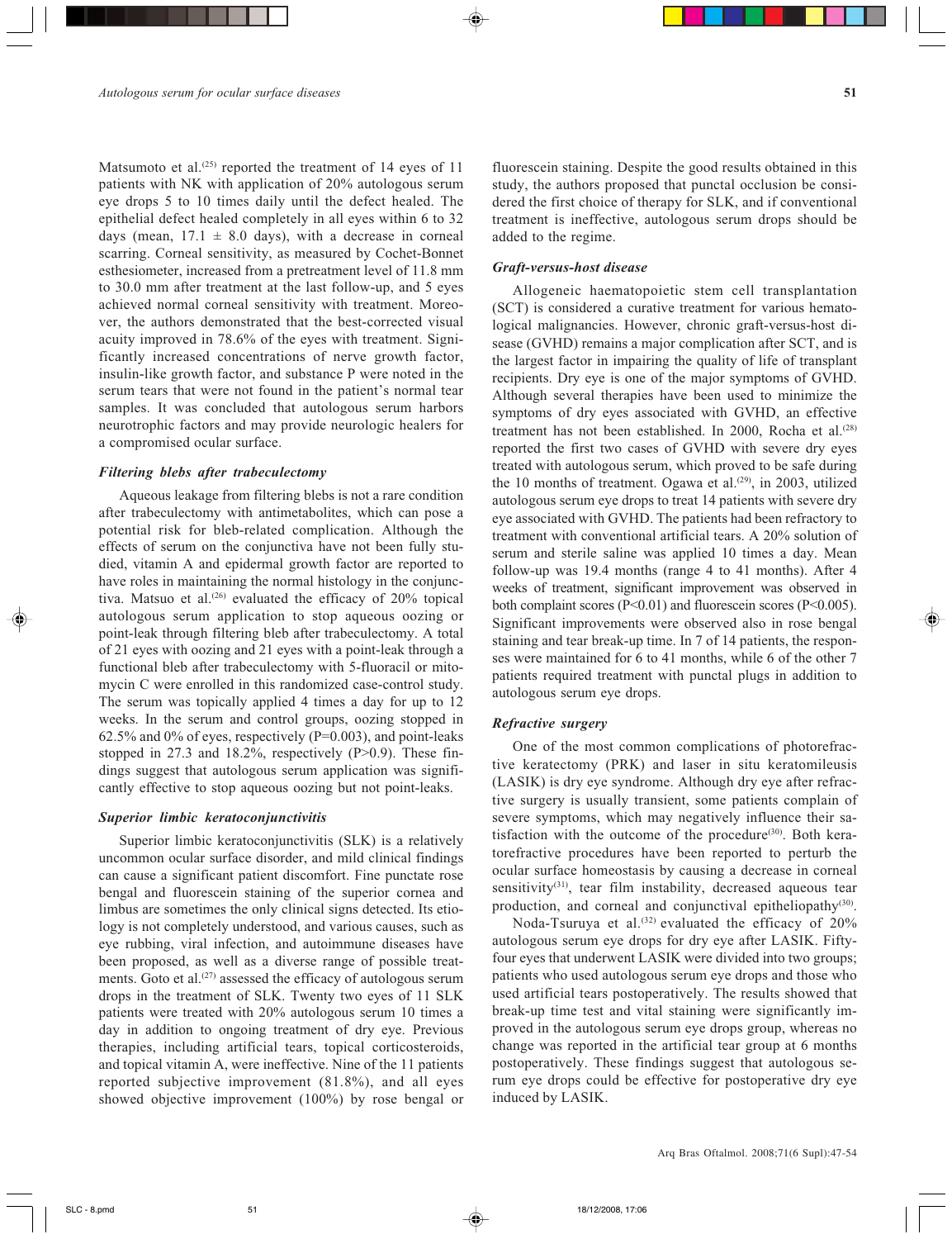Toda et al.<sup>(33)</sup> performed LASIK in three patients who suffered from Sjögren's syndrome and showed decreased reflex tearing. They inserted punctal plugs and prepared the 20% autologous serum at the first visit of each patient. The procedure was scheduled to be undertaken after the ocular surface damage was healed by the treatment. LASIK was then performed uneventfully, and no complications were observed in any of the patients. These results indicate that LASIK may be safely performed on patients with severe dry eye, if the ocular surface damage is aggressively treated before surgery.

## *Aniridic keratopathy*

Keratopathy occurs in 20% to 90% of patients with aniridia and is caused by a primary dysfunction of the limbal stem cells. Corneal changes include recurrent erosions and ulcerations of corneal epithelium, tear film instability, dry eye, chronic pain, corneal vascularization, progressive corneal opacification, and blindness. López-García et al.<sup>(34)</sup> studied the effect of 20% autologous serum eye drops in a prospective case series of 26 eyes of 13 patients with aniridic keratopathy. The mean age of the patients was  $26 \pm 9.5$  years (range 9 to 48 years). There were no local side effects from autologous serum treatment, and all patients showed a subjective improvement of keratopathy symptoms after the serum application. The corneal reepithelialization, corneal epithelial cell squamous metaplasia, and tear stability improved significantly with the treatment, but visual acuity, regression of vascular pannus, and subepithelial scarring showed only slight improvement.

#### *Ocular surface reconstruction*

Ocular cicatricial pemphigoid and Stevens-Johnson syndrome are severe ocular surface diseases of unknown origin that often result in bilateral blindness, despite such treatment as immunosuppression. Although penetrating keratoplasty is an established procedure for the accompanying conditions, including severe dry eye, lack of corneal stem cells, trichiasis, and persistent ocular surface inflammation, make these diseases refractory to treatment. Tsubota et al.<sup>(35)</sup> evaluated 14 eyes of 11 patients with cicatricial keratoconjunctivitis (7 patients with cicatricial pemphigoid and 4 with Stevens-Johnson syndrome). The patients were treated with a combination of allograft limbal transplantation, amniotic membrane transplantation, and tarsorrhaphy, followed every 15 minutes by 20% autologous serum eye drops. Eight patients required concomitant penetrating or lamellar keratoplasty because of corneal opacity. With a mean follow-up of 143 days (range 10 to 608 days), the authors achieved successful ocular surface reconstruction in 12 eyes (86%), with minimal recurrence of symblepharon. However, failure occurred in 2 eyes that developed corneal infiltrations and vascularization.

# *Mooren's ulcer*

Mooren's ulcer is an uncommon, inflammatory keratopathy characterized by severe pain, conjunctival and episcleral injection, and peripheral corneal ulceration. The corneal changes may expand centrally or peripherally producing dramatic corneal thinning, often with an overhanging edge of superficial cornea. One or both eyes may be affected and recurrences are common. Most cases resolve with stromal thinning and scarring, although a minority of cases advance to perforation. Its clinical course and eventual prognosis is variable and usually these ulcers respond poorly to conventional therapy. Mavrakanas et al. $(36)$  reported a case of Mooren's ulcer treated with antibiotic, corticosteroid and cyclosporine therapy. The patient did not respond well to initial treatment, but reepithelialization occurred and the corneal deficit improved after the introduction of 20% autologous serum eye drops. Therefore, autologous serum appears to be an effective supplementary treatment in Mooren's ulcer, by providing enhanced conditions for epithelial healing and by modulating the corneal inflammatory and immune response.

# **Stability, drawbacks, potential risks, complications, and patient information**

## *Stability*

Regarding stability, Tsubota et al. $(7)$  reported that the concentration of growth factors, vitamin A, and fibronectin in 100% and 20% serum diluted with NaCl stored at  $+4^{\circ}$ C remained unchanged for 1 month and at -20°C for at least 3 months. However, no more detailed published evidence is available to clarify the minimum freezer temperature required for several months of storage. Leite et al.<sup>(37)</sup> analyzed viability of autologous serum by the presence of insulin and protein levels. The authors found insulin levels in autologous serum of  $2.30 \pm 0.60$  ( $n=9$ ) at day 0 and  $1.60 \pm 0.70$  ng/ml  $(n=5)$  at day 30 (P=0.84). The protein levels were  $51.10 \pm 2.70$ at day 0 (n=9) and  $50.70 \pm 4.60$  ng/ml at day 30 (n=5)  $(P=0.47)$ .

#### *Drawbacks of serum eye drops treatment*

Since autologous serum preparation is a body fluid, it is able to transmit infections<sup>(2)</sup>. Another drawback of autologous serum treatment lies in the frequent blood extractions, mainly in the groups requiring prolonged treatment. In these cases, it is important to pay attention because not all patients can be treated due to systemic difficulties and in some occasions it is even necessary to provide an iron sulphate supplement to prevent anemia<sup>(5)</sup>. Autologous serum contains no preservatives, which avoids the risk of preservative toxicity, however, there is a potential risk of inducing infections because of microbial contamination of the dropper bottle $^{(16)}$ . Leite et al. $(37)$  analyzed 11 autologous serum samples after 30 days of use by the patients, in which 6 of them were contaminated by single or multiple microorganisms such as: *Klebsiella pneumoniae* (4/6), *Streptococcus viridans* (3/6), *Candida* sp (1/6), *Pseudomonas aeruginosa* (1/6), *Bacillus* sp (1/6), *Staphylococcus aureus* (1/6), *Micrococcus* sp (1/6).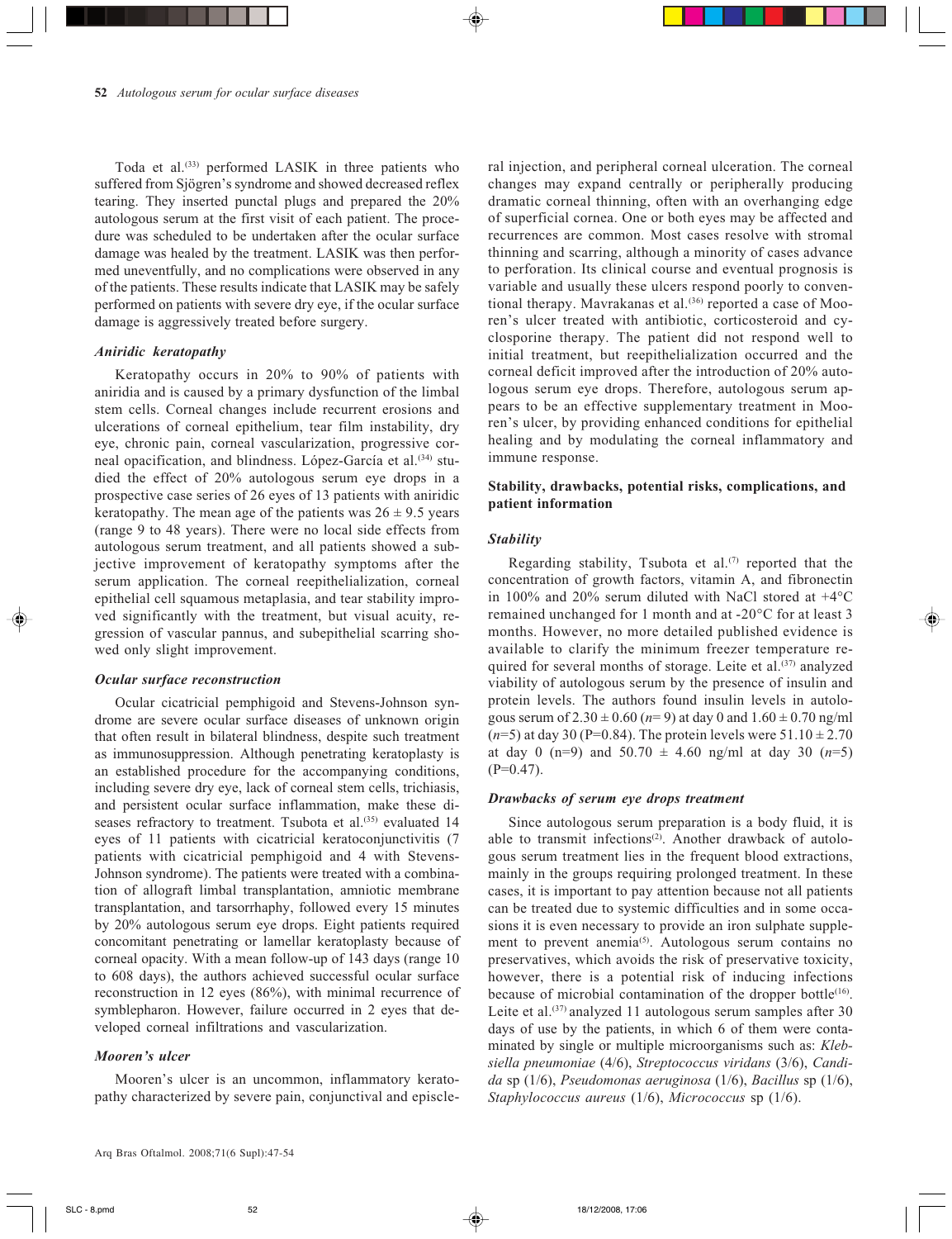#### *Complications*

The literature describes some complications such as the deposit of immunoglobulins in the cornea and the presence of corneal peripheral infiltrates with 100% autologous serum treatment in one patient<sup>(38)</sup>. The literature does not describe either side effect when utilized for long periods of time. Autologous serum treatment is usually well tolerated and most patients report improvement of discomfort sensation. Although uncommon, some patients may experience increased discomfort, slight epitheliopathy, bacterial conjunctivitis or eyelid eczema, according to some reports $(5)$ .

# *Standardizing the production of serum eye drops*

Neither production nor application of serum have been standardized so far. It also remains unclear whether the serum should be filter-sterilized to remove any corpuscular blood components. The variable efficacy of serum eye drops suggests that the parameters for their production should be standardized and optimized before any meaningful placebo controlled randomized clinical trial can evaluate the real potential of this therapy<sup>(2)</sup>.

# *Quality control and patient information*

The use of autologous serum requires proper preparation of the serum formulation with adequate informed consent and education of the patient. The patient should be informed of the risks of infection and the need to maintain the vials properly refrigerated to minimize contamination.

In case of homologous use and to reduce the risk of infection from diseases transmitted through blood, it is strongly recommended that the donor be tested for blood-transmitted diseases such as HIV, hepatitis B virus, hepatitis C virus, and syphilis<sup>(39)</sup>. Bacterial contamination is a potential risk in the production and use of serum eye drops. Sterile manufacturing conditions, beginning with thorough skin disinfection, are very important. A microbiological examination of the product should be performed before application in order to rule out bacterial contamination resulting from the production process $(2)$ .

# **CONCLUSIONS**

Treatment with autologous serum is an efficient method to provide a number of growth factors that have been reduced by ocular surface disorders. There is some medical evidence that autologous serum might be clinically effective in some particular ocular surface diseases compared to standard treatment. Moreover, both treatments can supplement each other, thus reducing artificial tear dependency.

#### RESUMO

O soro autólogo tem sido adotado como uma nova abordagem para tratar síndrome do olho seco porque contém vitaminas, alguns fatores de crecimento e fibronectina que são considerados importantes contribuintes para integridade corneana e conjuntival. Colírio de soro autólogo é produzido sem preservativo. O soro é não-alérgico e suas propriedades bioquímicas são similares à lágrima. O soro autólogo tópico tem sido relatado efetivo para o tratamento de olho seco grave relacionado a distúrbios da superfície ocular como na síndrome de Sjögren, ceratoconjuntivite límbica superior, doença do enxerto versus hospedeiro, síndrome de Stevens-Johnson, procedimentos cerato-refrativos, erosão corneana persistente ou recorrente, ceratopatia neurotrófica, úlcera de Mooren, ceratopatia associada à aniridia, e bolhas filtrantes após trabeculectomia. O objetivo do presente estudo é revisar a literatura recentemente publicada sobre doenças da superficie ocular tratadas com soro autológo tópico.

**Descritores:** Doenças da córnea/terapia; Doenças da conjuntiva/terapia; Aparelho lacrimal/anormalidades; Soro; Soluções oftálmicas/uso terapêutico

#### **REFERENCES**

- 1. Noble BA, Loh RS, MacLennan S, Pesudovs K, Reynolds A, Bridges LR et al. Comparison of autologous serum eye drops with conventional therapy in a randomized controlled crossover trial for ocular surface disease. Br J Ophthalmol. 2004;88(5):647-52.
- 2. Geerling G, Maclennan S, Hartwig D. Autologous serum eye drops for ocular surface disorders. Br J Ophthalmology. 2004;88(11):1467-74.
- 3. Liu L, Hartwig D, Harloff S, Herminghaus P, Wedel T, Geerling G. An optimised protocol for the production of autologous serum eyedrops. Graefes Arch Clin Exp Ophthalmol. 2005;243(7):706-14.
- 4. Koffler BH. Autologous serum therapy of the ocular surface with novel delivery by platelet concentrate gel. Ocul Surf. 2006;4(4):188-95.
- 5. López-García JS, García-Lozano I, Rivas L, Martínez-Garchitorena J. Use of autologous serum in ophthalmic practice. Arch Soc Esp Oftalmol. 2007; 82(1):9-20.
- 6. Fox RI, Chan R, Michelson JB, Belmont JB, Michelson PE. Beneficial effect of artificial tears made with autologous serum in patients with keratoconjunctivitis sicca. Arthritis Rheum. 1984;27(4):459-61.
- 7. Tsubota K, Goto E, Fujita H, Ono M, Inoue H, Saito I, Shimmura S. Treatment of dry eye by autologous serum application in Sjögren's syndrome. Br J Ophthalmol. 1999;83(4):390-5.
- 8. Lagnado R, King AJ, Donald F, Dua HS. A protocol for low contamination risk of autologous serum drops in the management of ocular surface disorders. Br J Ophthalmol. 2004;88(4):464-5.
- 9. Poon AC, Geerling G, Dart JK, Fraenkel GE, Daniels JT. Autologous serum eyedrops for dry eyes and epithelial defects: clinical and in vitro toxicity studies. Br J Ophthalmol. 2001;85(10):1188-97.
- 10. Schaumberg DA, Sullivan DA, Buring JE, Dana MR. Prevalence of dry eye syndrome among US women. Am J Ophthalmol. 2003;136(2):318-26.
- 11. Behrens A, Doyle JJ, Stern L, Chuck RS, McDonnell PJ, Azar DT et al. Dysfunctional tear syndrome - a Delphi approach to treatment recommendations. Cornea. 2006;25(8):900-7.
- 12. The definition and classification of dry eye disease: report of the Definition and Classification Subcommittee of the International Dry Eye WorkShop (2007). Ocul Surf. 2007;5(2):75-92.
- 13. Tananuvat N, Daniell M, Sullivan LJ, Yi Q, McKelvie P, McCarty DJ et al. Controlled study of the use of autologous serum in dry eye patients. Cornea. 2001;20(8):802-6.
- 14. Kojima T, Ishida R, Dogru M, Goto E, Matsumoto Y, Kaido M, Tsubota K. The effect of autologous serum eye drops in the treatment of severe dry eye disease: a prospective randomized case-control study. Am J Ophthalmol. 2005;139(2):242-6.
- 15. Hyon JY, Lee YJ, Yun PY. Management of ocular surface inflammation in Sjögren syndrome. Cornea. 2007;26(9 Suppl 1):S13-15.